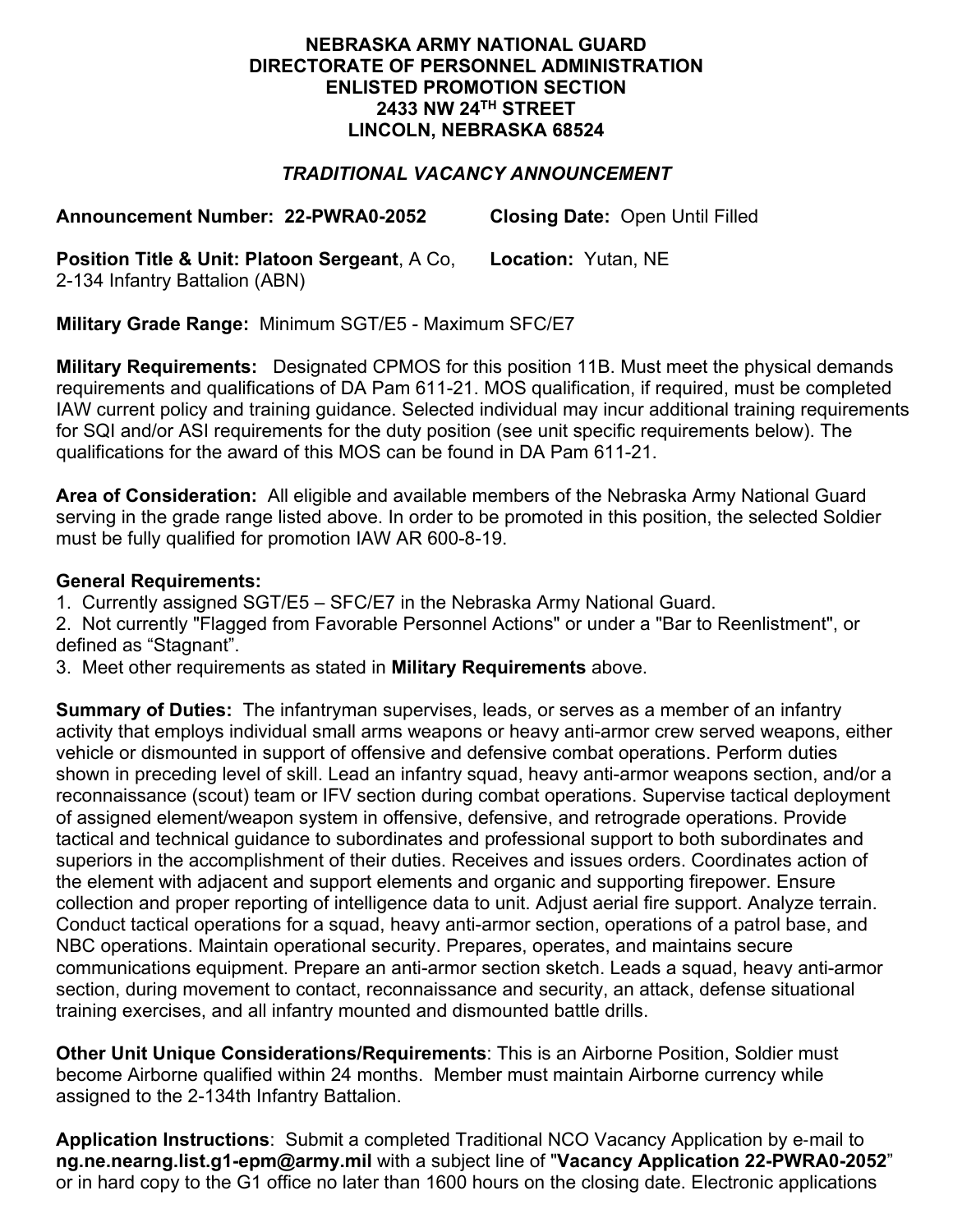must be in PDF format on one single attachment. The use of official mail to forward employment applications is prohibited. Applications or attachments which are unreadable or cannot be opened will not be accepted or considered. G1 is not responsible for any malfunctions when using electronic means to transmit job applications. Applicants may verify receipt of their application telephonically by calling (402)309-8152.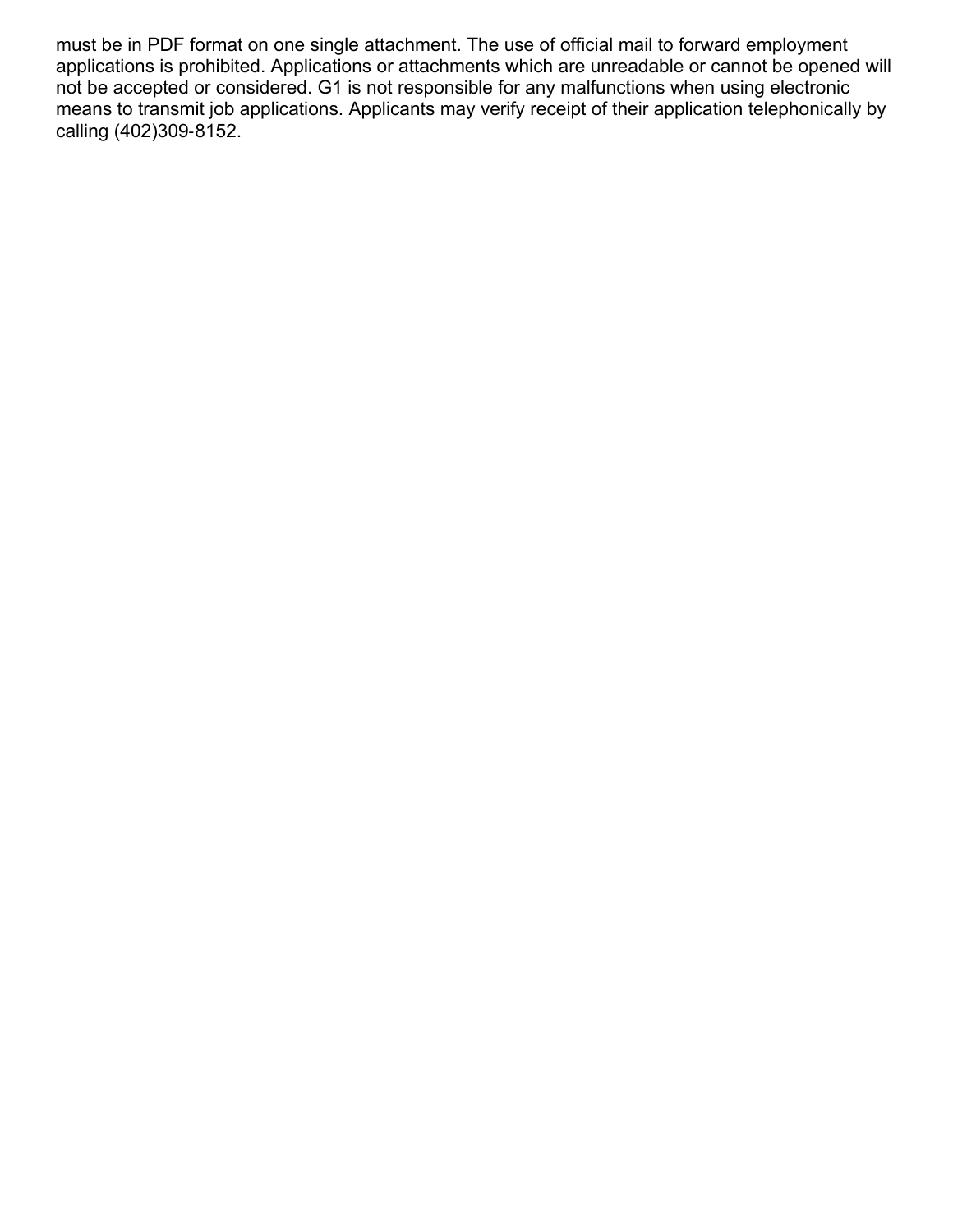## 10-11B. MOS 11B--Infantryman, CMF11

a. Major duties. The infantryman supervises, leads, or serves as a member of an infantry activity that employs individual small arms weapons or heavy anti-armor crew served weapons, either vehicle or dismounted in support of offensive and defensive combat operations. Duties for MOS 11B at each level of skill are:

 (1) MOSC 11B1O. Operates both mounted and dismounted to close with and destroy the enemy. Employs, operates, and maintains assigned weapons and equipment. Assist in the performance of reconnaissance operations. Employs, fires, and recovers anti-personnel and anti-tank mines. Locates and neutralizes mines. Perform self-extraction from a mine field. Orients a map. Operates, mounts/dismounts, zeros, and engages targets using night vision sights. Operates and maintains communications equipment, enter, and operates in a radio net. Operate in a NBC contaminated area. Constructs and camouflages individual/crew served weapons/vehicle firing/fighting positions. Assist in the construction of fortification and barriers, including minefields and obstacles. Assist in the breaching of minefields and obstacles. Constructs field expedient firing aids for infantry weapons. Recognizes friendly and threat armored vehicles. Perform\ as a member of a fire team during a movement to contact, reconnaissance, and security, an attack, defense, situational training exercises and all infantry dismounted battle drills. Process prisoners of war and captured documents. Operate IFV over diverse terrain in varies visibility. Assist in target detection, identification, and round sensing.

 (2) MOSC 11B2O. Perform duties shown in preceding level of skill. Perform duties as IFV gunner or team leader of the infantry rifle squad. The Infantryman will prepare sector sketches of vehicle or infantry rifle team positions and sectors. As gunner, detects, acquires, identifies, and engages targets. Maintain the turret weapons systems of the IFV. Lead an infantry team/heavy anti-armor squad in combat operations, providing tactical and technical guidance to subordinates and professional support to both superiors and subordinates in the accomplishment of their duties. Leads, supervises, and trains subordinate personnel. Calls for and adjusts indirect fire. Evaluates terrain and selects weapon emplacement. Control organic fires. Installs and recovers anti-handling devices on anti-tank mines and electrical and non-electrical demolition charges. Supervise construction of hasty fortifications and receipt, storage, and issue of ammunition. Record operational information on maps. Indicate location, strength, tactical deployment, and emplacement of enemy and friendly units. Receives and implements combat orders, directs deployment of personnel in offensive, defensive, and retrograde operations. Requests, observes, and adjusts direct supporting fire. Conducts battle damage assessment and repair. Evaluates terrain and supervises the emplacement of sighting and firing all assigned weapons. Uses maps and map overlays, performs intersection and resection, and determines elevation and grid azimuths. Know threat formations and tactics through battalion size elements. Prepares, operates, and maintains secure communications equipment. Leads a fire team during a movement to contact, reconnaissance and security, an attack, defense, situational training exercises, and all infantry dismounted battle drills.

 (3) MOSC 11B3O. Perform duties shown in preceding level of skill. Lead an infantry squad, heavy anti-armor weapons section, and/or a reconnaissance (scout) team or IFV section during combat operations. Supervise tactical deployment of assigned element/weapon system in offensive, defensive, and retrograde operations. Provide tactical and technical guidance to subordinates and professional support to both subordinates and superiors in the accomplishment of their duties. Receives and issues orders. Coordinates action of the element with adjacent and support elements and organic and supporting firepower. Ensure collection and proper reporting of intelligence data to unit. Adjust aerial fire support. Analyze terrain. Conduct tactical operations for a squad, heavy anti-armor section, operations of a patrol base, and NBC operations. Maintain operational security. Prepares, operates, and maintains secure communications equipment. Prepare an anti-armor section sketch. Leads a squad, heavy anti-armor section, during movement to contact, reconnaissance and security, an attack, defense situational training exercises, and all infantry mounted and dismounted battle drills.

 (4) MOSC 11B4O. Perform duties shown in preceding level of skill. Performs duties as an infantry, reconnaissance (scout), heavy anti-armor weapon platoon Sergeant, or Operations Sergeant in combat operations. Receives, issues and implements orders. Assists platoon leader in controlling platoon in mounted and dismounted operations. Assist in dissemination of intelligence information to unit and staff sections. Assist in planning, organizing, directing, supervising, training, coordinating, and reporting activities of subordinate elements. Provide tactical and technical guidance to subordinates and professional support to both subordinates and superiors in the accomplishment of their duties. Supervise the occupation of an assembly area. Employ NBC defensive teams. Plans for, supervises preparation of,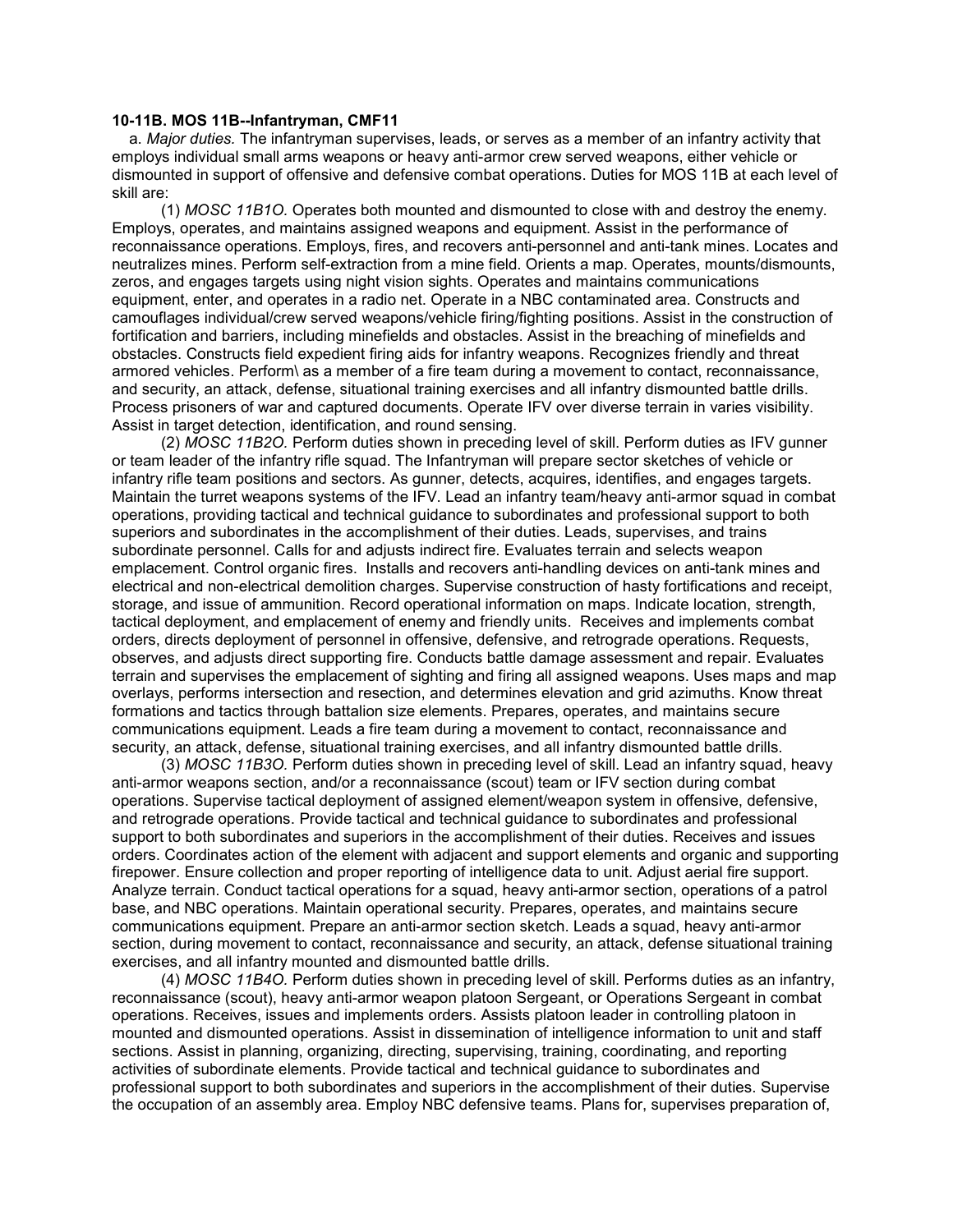and conducts NBC operations. Perform battle damage assessment. Supervises platoon maintenance activities. Supervise receipt, storage, and distribution of ammunition, supplies, equipment, and rations to subordinate elements. Develop a platoon training plan. Assist in production and administration of staff journals, files, records, and reports. Assist in coordination and implementation of combat operations, training programs, and administrative and communications procedures. Assist in organization and operation of the tactical operations center. Know threat organization and tactics through regiment level. Plans for, coordinates resources for, and sets up a multipurpose range complex for qualification exercises.

 b. Physical demands rating and qualifications for initial award of MOS. Infantrymen must possess the following qualifications:

(1) A physical demands rating of Heavy (Black).

(2) A physical profile of 111221.

(3) Color discrimination of red/green.

(4) Correctable vision of 20/20 in one eye; 20/100 in other eye.

(5) Qualifying scores.

 (a) A minimum score of 90 in aptitude area CO on Armed Services Vocational Aptitude Battery (ASVAB) tests administered prior to 2 January 2002.

 (b) A minimum score of 87 in aptitude area CO on ASVAB tests administered on and after 2 January 2002.

 (c) A minimum OPAT score of Standing Long Jump (LJ) – 0160 cm, Seated Power Throw (PT) – 0450 cm, Strength Deadlift (SD) – 0160 lbs., and Interval Aerobic Run (IR) – 0043 shuttles in Physical Demand Category in "Heavy" (Black).

 (6) Formal training (completion of MOS 11B course 11B10-OSUT conducted under the auspices of the USA Infantry School) mandatory.

 (7) Reclassification: Must meet all prerequisites IAW AR 614-200, Chapter 3-19 and AR 40-501, Chapter 3.

 (a) Active Component: The highest grade an individual may be reclassified into MOS 11B without a waiver is a non-promotable E5 (SGT). Soldiers reclassifying into MOS 11B must complete a mandatory MOS 11B course conducted under the auspices of the U.S. Army Infantry School. Promotable SGT and non-promotable SSG may request a waiver. Waiver requests must be submitted to Commandant, USAIS, ATTN: ATSH-IPP, 1 Karker Street, Fort Benning, GA, 31905, for determination of eligibility, reclassification training, and education requirements. Waivers may be submitted electronically to: usarmy.benning.mcoe.mbx.usais-training-waivers@mail.mil. Sergeants First Class (E7) are not authorized for reclassification into MOS 11B.

(b) Reserve Component:

 1. Soldiers in the grades of E1 through Non-promotable E4 (PVT-SPC), reclassifying into the MOS 11B must complete the MOS 11B reclassification course (MOS-T) under the auspices of the U.S. Infantry School.

 2. Soldiers in the grades of E5 (SGT) and E6 (SSG) non-promotable must attend the 071-11B2/3/4 (T) Infantry Transition Course. Skill Level 3 Soldiers should complete both the 071- 11B2/3/4 (T) Infantry Transition Course, and the appropriate level NCOES technical phase.

 3. Soldiers in the grade of E6 (SSG) promotable through E7 (SFC) must submit an exception to policy (ETP) to the Chief of Infantry. Units will process ETPs through the Army National Guard Bureau G1. ETP Packets may be submitted electronically to: usarmy.benning.mcoe.mbx.usaistraining-waivers@mail.mil.

 c. Additional skill identifiers: (Note: Refer to table 12-8 (Listing of universal ASI's associated with all enlisted MOS)).

(1) B2--Light Leaders Course (skill level 2 and above personnel only).

(2) B4--Sniper.

(3) B7--Bradley Transition Course (skill level 2 and above personnel only).

(4) B8--Heavy Weapons Leaders Course (skill level 2 and above personnel only).

(5) D3--Bradley Fighting Vehicle Operations and Maintenance (Rescind 202310).

(6) F7--Pathfinder.

(7) J3--Bradley Fighting Vehicle (BIFV) System Master Gunner.

(8) J9--Special Forces Military Free Fall Operations Jumpmaster (skill level 3-4).

(9) R2—Stryker Leader (skill level 3 thru 4 personnel only).